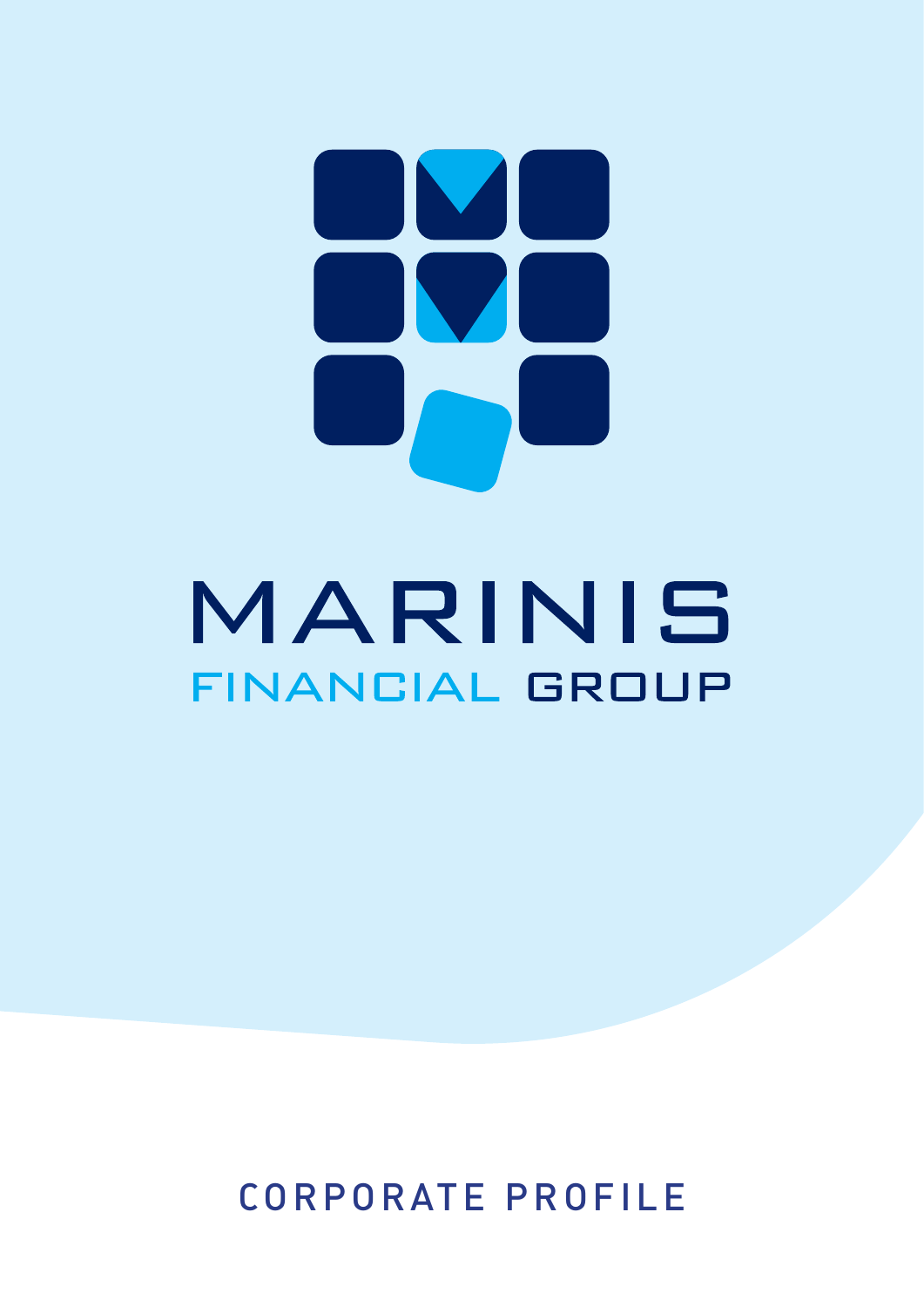We take the time to understand you. To provide advice that gives you peace of mind. So that you can enjoy what you love in life.

| <b>Why Marinis Financial Group?</b>         | Page 1  |
|---------------------------------------------|---------|
| <b>Our Service Offering</b>                 | Page 2  |
| Marinis Investment Philosophy               | Page 4  |
| <b>Marinis Wealth Protection Philosophy</b> | Page 6  |
| <b>Self Managed Superannuation</b>          | Page 8  |
| <b>Defined Benefits Super</b>               | Page 9  |
| Theo Marinis Adviser Profile                | Page 10 |
| Jason Zanini Adviser Profile                | Page 11 |
| <b>Stacey Vyden Adviser Profile</b>         | Page 12 |
| Kristina Matthews Practice Manager Profile  | Page 13 |

## **Contents**

## **Why Marinis Financial Group?**

**T** 08 8130 5130

- **F** 08 8331 9161
- **E** admin@marinisgroup.com.au
- **W** marinisgroup.com.au
- **A** 49 Beulah Road NORWOOD SA 5067









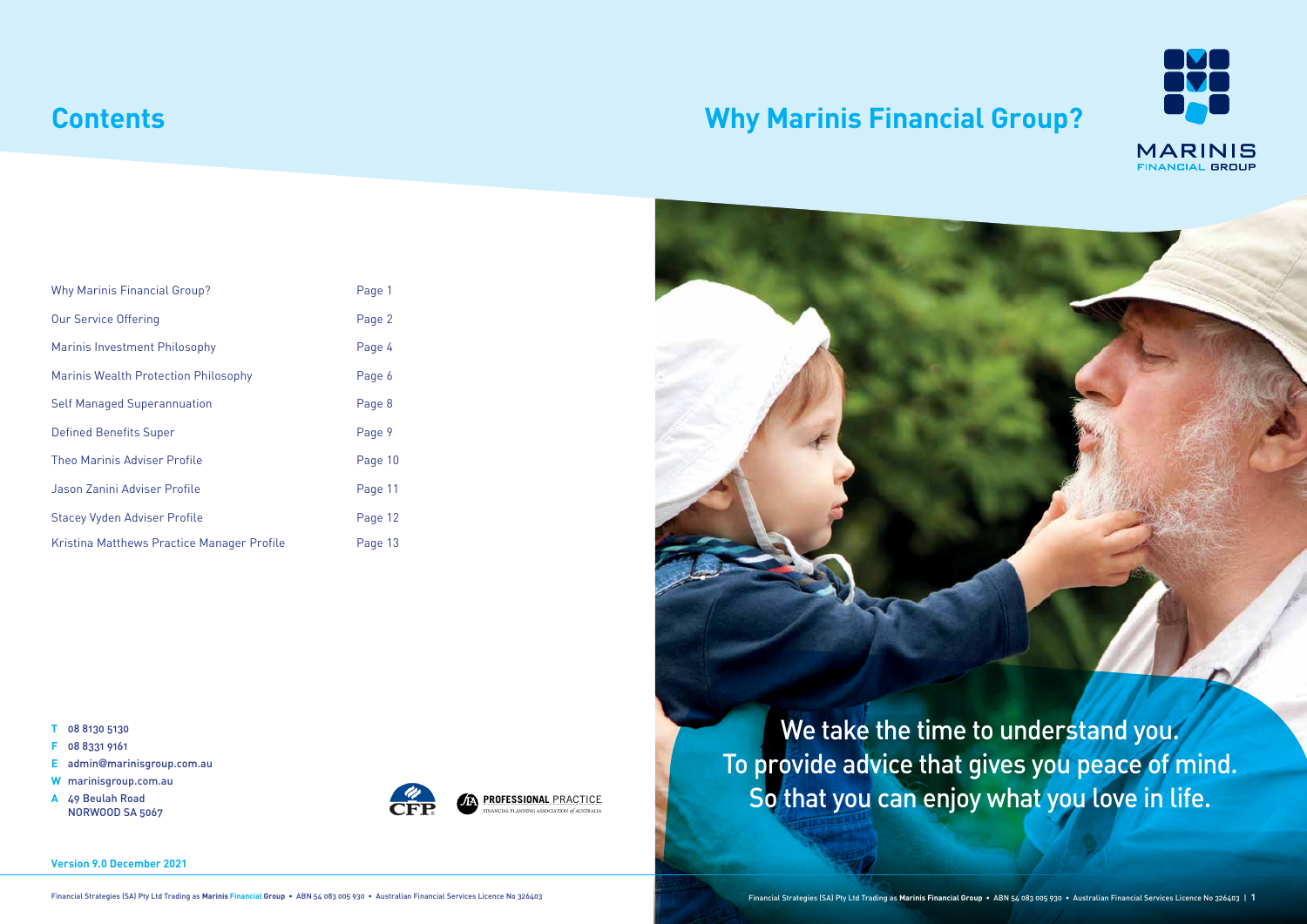**At Marinis Financial Group we are paid a fee for our services; we are not remunerated by commissions** We charge on a flat fee for service basis, in line with the service levels our clients require.

We only recommend service providers whose fee structures provide the transparency we require. We provide investment strategies which deliver the most cost and tax effective outcomes.

#### **We are committed to minimising investment fees**

We will deal with Centrelink, the Australian Taxation Office (and any other relevant government agencies) as well as investment and insurance service providers on your behalf.

Our Australian Financial Services Licence allows us to research and recommend the most cost effective investment platform solutions for our service offering.

We will work with your accountant and legal advisers as part of a team, to ensure that all aspects of your financial planning needs are covered.

Our focus is to ensure each party involved in the investment process is the best available provider at a competitive price.

#### **We provide a financial concierge service for our clients**

If we agree that additional services which are not covered by our service offering are required (e.g. general insurance, estate planning services) we can direct you to trusted professional service providers. There are no fees paid to Marinis Financial Group with such referrals.

#### **Our Motivation**

We consider the opportunities, risks and available solutions in building a strategy. Based on our discussions and research, we find the solutions that are cost, tax and (where appropriate) Centrelink effective, to ensure that you make the most of your entitlements.

We will provide you with a financial strategy which has the flexibility to keep you on track – even if circumstances change over time.



Marinis Financial Group is a family owned financial planning business headed by Theo Marinis. The business is underpinned by Theo's qualifications in economics and accountancy, extensive career experience with the ATO, Centrelink, Insurance and Superannuation Commission, and the combined financial services industry experience of Theo and his team.

We will regularly review your investment strategy, providing ongoing advice and strategy management, including performance reporting, informed communication regarding financial markets, and maintenance of your investment portfolio.

Personal experience of family tragedy at an early age created an awareness of how challenging financial matters can be for many people and, with it, Theo's motivation to help others facing similar challenges.

With qualifications and career experience providing the skills to negotiate the financial landscape, and the passion for finding the right strategies to manage it, it is Theo's strong conviction that he has been provided the unique opportunity to 'give something back'.

#### **Our Commitment**

To give you the best possible advice.

### **Understanding your financial goals**

As our client, we have a duty to understand your financial goals and needs, and to act only in your best interests.

The process can involve many hours of information gathering, discussions, and listening, we will spend as much time as necessary to ensure we have all the information needed to understand your current situation, your attitude to investing, and your longer term financial goals.

#### **Implementation & Review**

As your financial concierge, we will implement your financial strategy, and deal with relevant service providers on your behalf.

Where applicable, we will also review the appropriateness of your insurance cover and your ongoing insurance requirements, based on any changes identified during your regular review.

## **Our Service Offering**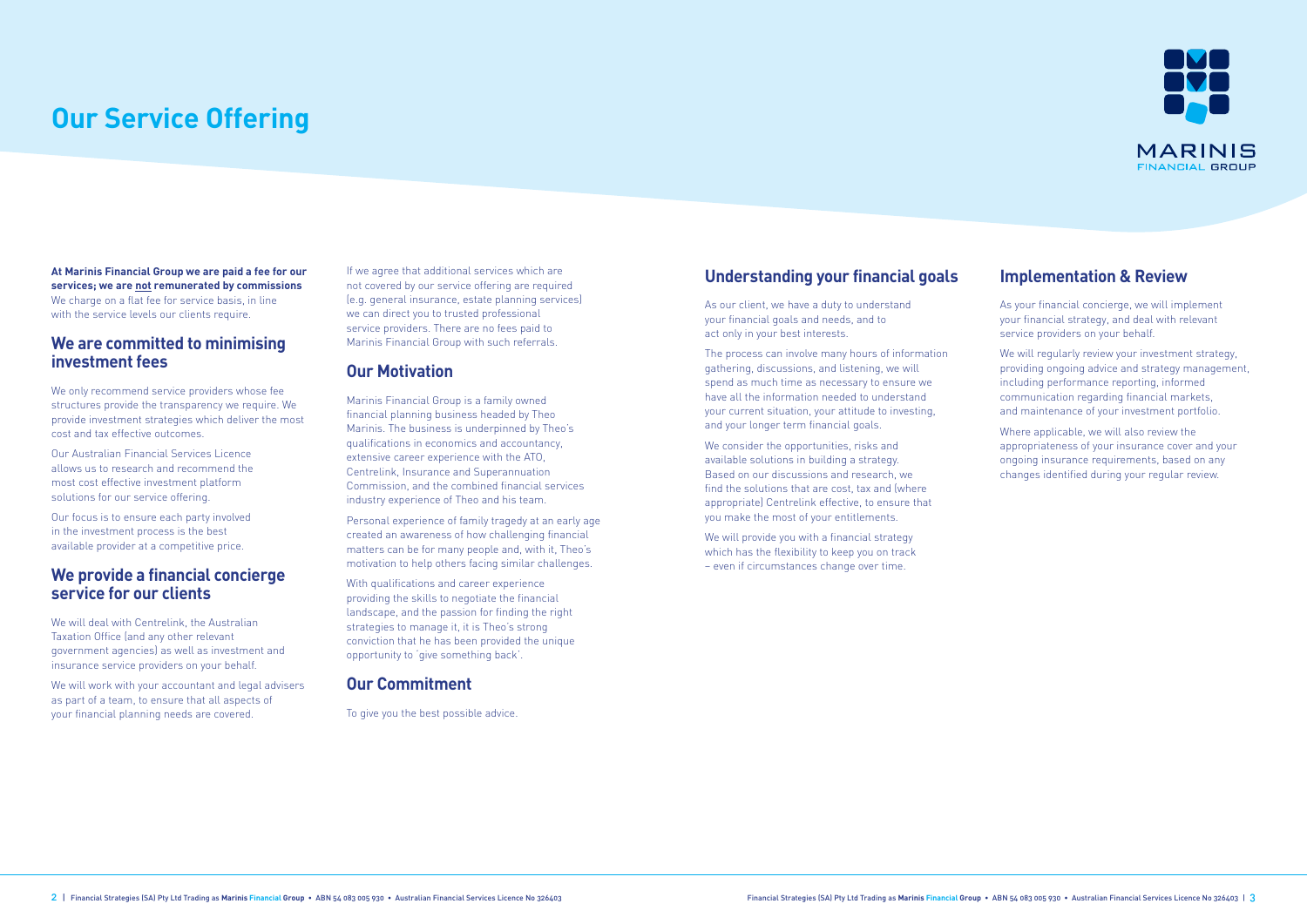We are financial strategists, not stock pickers.

We do not recommend high risk or speculative investment strategies.

We believe in the principle that investment success comes from time in the market, not in the timing (of getting in or out) of the market.

We believe the best long term outcome can be delivered by 'Getting Rich Slowly'.

Our clients are our primary focus and we continue to research the market for the most cost effective investment management services.

Our experience tells us there are a broad range of investment philosophies which change as people accumulate assets, and move through different life stages. It is important for each investor to consider their own personal investment philosophy and priorities in consultation with a financial planner.

Our role in providing investment advice is to understand you, what motivates you, what your hopes and dreams are for the future, and the reality of your financial situation.

It is this knowledge, together with our specialised expertise in taxation and superannuation, which allows us to develop individual financial strategies that achieve consistent long term results – despite the inevitable fluctuations in financial markets.

Risk profile is one of the most important factors we consider when formulating investment portfolios for our clients. By understanding your goals and expectations, and your tolerance for investment risk, we are able to recommend an optimum allocation to relevant asset classes in order to achieve these goals.

For example, when drawing a regular retirement income becomes an integral part of your investment strategy, we recommend the application of a Marinis Buffer<sup>#</sup> by building in sufficient cash reserves to meet income payments in the short to medium term. This asset allocation ensures that income payments can be maintained without the need to sell down growth assets in times of market volatility.

#### **Active versus passive investment**

Our view is that asset allocation is of fundamental importance to long-term portfolio performance – far more than an 'active' management approach to stock selection and market timing.

We believe that relying solely on active investment management is a zero-sum game. When the impact of costs and taxes on investment returns are taken into account, active managers and investors face a near impossible task of outperforming the markets on a consistent basis. We believe that, over the long term, a core mix of 'index' investing – or buying the market – (with, where appropriate, some exposure to active management) will allow investors to achieve market returns at a lower cost.

As well as meeting high standards of professionalism, our approved fund managers will generally be 'cost and return' focused providers with philosophies aligned with ours. We look for managers who diversify to insulate performance from downturns, and we look for an approach which is less volatile – which means investments generate fewer capital gains tax events, and ultimately, lower costs.

#### **The impact of fees on returns**

There are many suppliers involved in the provision of financial advice and investment solutions, and each step in the process can incur a fee or charge for the services provided. Ultimately, the cost of these services is paid by our clients, at the expense of returns.

It is our experience that fees can be significantly lower by seeking out cost effective fund managers and investment platform providers for the delivery of investment management and investment administration services.

A vital part of our service involves an active assessment to ensure that each party in the investment process is the best provider at the most competitive price.

#Marinis "Buffer" is a strategy for providing certainty that retirees will receive their expected pension drawdown in the short to medium term future by holding a sufficient allocation in cash. Having this buffer will ensure they are protected from investment shock due to underlying market falls. This approach also strives to leave sufficient funds to benefit the portfolio in an upturn in investment markets.





## **Marinis Investment Philosophy**

We believe in conservative wealth creation.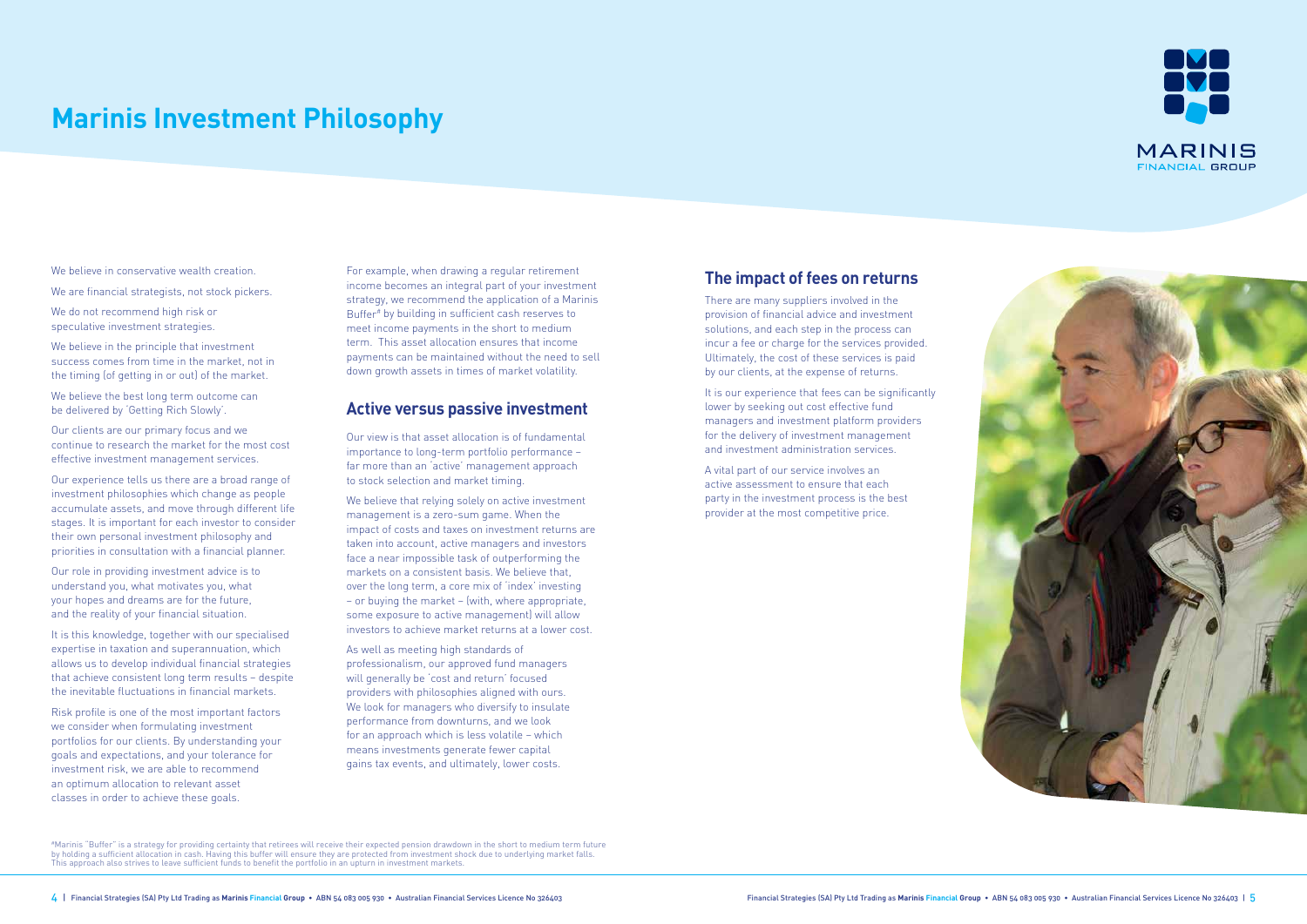Marinis Financial Group has a conservative view on investment; we call it our 'Get Rich Slowly – and Stay Rich' approach.

An important part of this approach is to help our clients to protect their wealth against unexpected events.

Just as most prudent people insure their homes against fire and their cars against theft, we believe they should insure (and therefore protect) their financial assets in the event of major illness, injury or untimely death.

We also recognise that not all of our clients need personal insurance. If you are debt free, and have sufficient assets and few dependants, there is often less need to own wealth protection cover, particularly as this insurance becomes more expensive with age. A recommendation to reduce insurance cover may also form part of our advice to clients

We understand that it can be difficult for someone to sit down and evaluate the assets they have and think about the protection strategies they should have in place to avert financial loss.

#### **We are not paid commissions**

We help our clients consider and protect the assets they can't touch. This includes your income, your net worth and ultimately, the standard of living and lifestyle you provide for yourself and your loved ones.

We charge a fixed fee for our wealth protection services. We are not paid by commissions. We believe this removes any perceived conflict of interest by breaking the link between how much we are paid and what insurance we recommend, and on what terms. The effect of this is to reduce insurance premiums by approximately 30% for the life of the policy.

#### **The importance of insurance cover**

For many people, wealth protection strategies start and finish with the assets they can touch – the car, the house, home contents and perhaps, health insurance.

Most of us insure against losing our house due to fire. However, for every house lost to fire, four families lose their homes due to the death of a bread winner, and forty eight due to disability. We believe in helping you reach a balanced understanding of these risks and choosing the right level of cover for your circumstances.

Although no-one wishes these things to happen, the benefits of adequate protection are very real. It can mean being able to choose the treatment you receive for a major health event and having the funds to pay for it, rather than having to accept the standard facilities. If you couldn't work for 6 months, it could mean not being forced to use your own savings or - as some people have been forced to - sell assets such as your home.

## **Finding the right level of cover**

There are various solutions and strategies available. A good plan starts with a full understanding of your personal situation and a frank discussion about your wants and needs in the event that your life, or that of your partner, takes a wrong turn. This is where our experience and product knowledge can help you make the right decision.

We will take you through a process to assess the level of cover that is right for you.



## **Marinis Wealth Protection Philosophy**

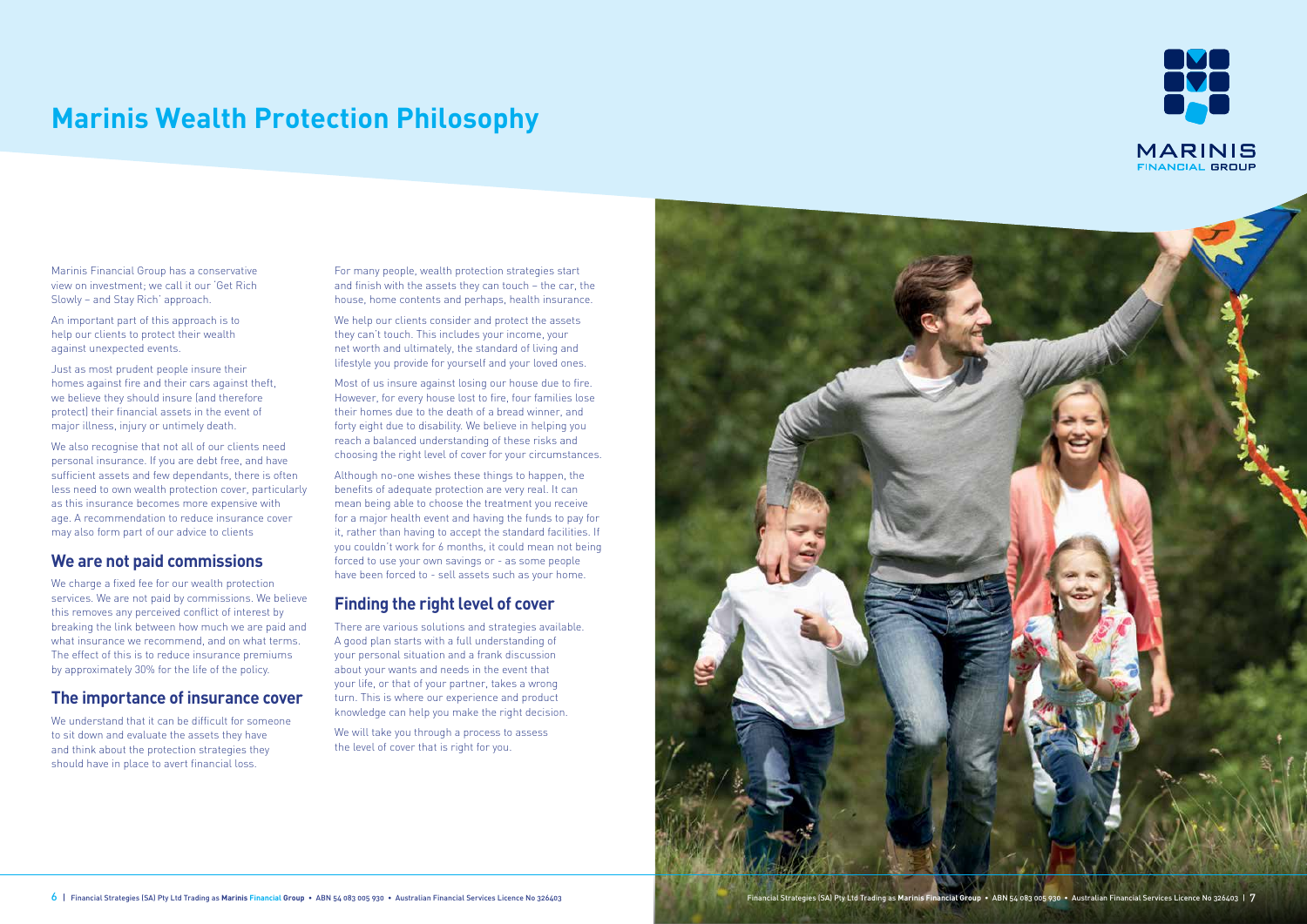## **Self Managed Superannuation Defined Benefits Super**

#### **Self Managed Super Funds (SMSF)**

We research the best options available in the marketplace and identify the most appropriate investment vehicles and taxation structures for our clients.

We apply our considerable industry experience, including a background in accounting and economics, to determine the most effective tax structures for our clients and the most effective approach to help them grow their wealth over the medium to long term.

As your financial advisers, we will determine if an SMSF is the appropriate vehicle for your retirement savings. If the decision is made to establish an SMSF, we will recommend the appropriate investment and administration service for the trustees to ensure that their SMSF meets all legislative requirements and is able to deliver the appropriate outcomes for fund members.

#### **SMSF Investment Strategy**

In line with the Marinis Investment Philosophy, our focus is on our ability to deliver strategies and investment solutions efficiently and cost-effectively.

The face of SMSF investing is changing. Research shows that SMSFs have historically had a high exposure to direct Australian shares, direct property and cash, and have limited exposure to both established and emerging international markets, listed property and fixed interest products. Therefore, we believe it is important that our SMSF clients have exposure across a broad range of asset classes via:

- Cash through a functional Cash Management Trust for 'everyday' transactions
- High interest cash accounts for better returns
- Fixed Interest through Term Deposits, Bond Funds, Bank Bills or Government Bonds.
- Australian Shares through a specialized share broker, or Exchange Traded Fund
- International Shares through an Exchange Traded Fund
- Property through direct ownership or Exchange Traded Fund

#### **Administration, Accounting and Auditing**

Investment decisions are only small pieces of the SMSF puzzle. As the SMSF regulator, the ATO in recent years has undertaken increased compliance activities, and with much higher intensity.

With a greater focus on compliance, the administration, accounting and auditing of your SMSF is vital in ensuring that your fund remains compliant.

When tailoring our advice to your situation, we will carefully consider (and look to maximise the benefits) of the following:

Through our experience, extensive research and knowledge of the SMSF market, we choose to work with a specialist SMSF administrator to assist trustees with the compliance responsibilities of their SMSF. We can also assist trustees who choose their own administrator depending on the level of service required.

Our Australian Financial Services Licence (AFSL) provides us with the flexibility to recommend the most appropriate administrator for our clients' situations.

Defined Benefit (DB) super funds are common for many long serving public sector and government employees and tend to be more generous than standard Superannuation (Accumulation) Funds. When a DB super fund member retires or leaves the workplace, they often have the option to take their benefit as a lifetime pension, lump sum, or a combination of the two. The benefit they are entitled to is usually calculated based on:

- How much your employer contributes
- How much you contribute
- How long you worked for your employer
- Your salary at retirement

The world of Defined Benefits Super can be restrictive and confusing. On leaving a DB fund, re-entry is generally no longer an option (particularly as most DB funds are now closed to new members) and this leaves little room for error. Enlisting the help of a qualified professional will ensure that members of public sector superannuation funds can make decisions regarding their benefit entitlements which are right for them.

#### **Leaders in the field**

Marinis Financial Group offers a specialist Defined Benefits Superannuation service to members of public sector super schemes, including Commonwealth Super Scheme (CSS) Public Sector Super (PSS) and Super SA.

Our service offering is supported by an extensive knowledge of the rules governing Defined Benefits Superannuation, hands on experience in the public sector employment system, and a working knowledge of the processes of the ATO and Centrelink.





Our expertise enables us to find individual and qualified solutions to manage DB Superannuation retirement, disability and redundancy scenarios. We can help public sector super and government employees to navigate the various commutation options which apply to their DB benefits or, in the case of Commonwealth Super Scheme members, investigate whether a CSS ''54/11'' strategy is appropriate.

### **Benefits of seeking advice**

- Cash flow requirements
- Taxation position
- Centrelink eligibility
- Super contributions
- Retirement savings
- Diversification
- Potential beneficiaries
- Indexation applied
- Lump sum requirements

One size does not fit all. Marinis Financial Group will never choose the 'easy to implement' option. We thoroughly research all options and consider the best solution for your specific situation.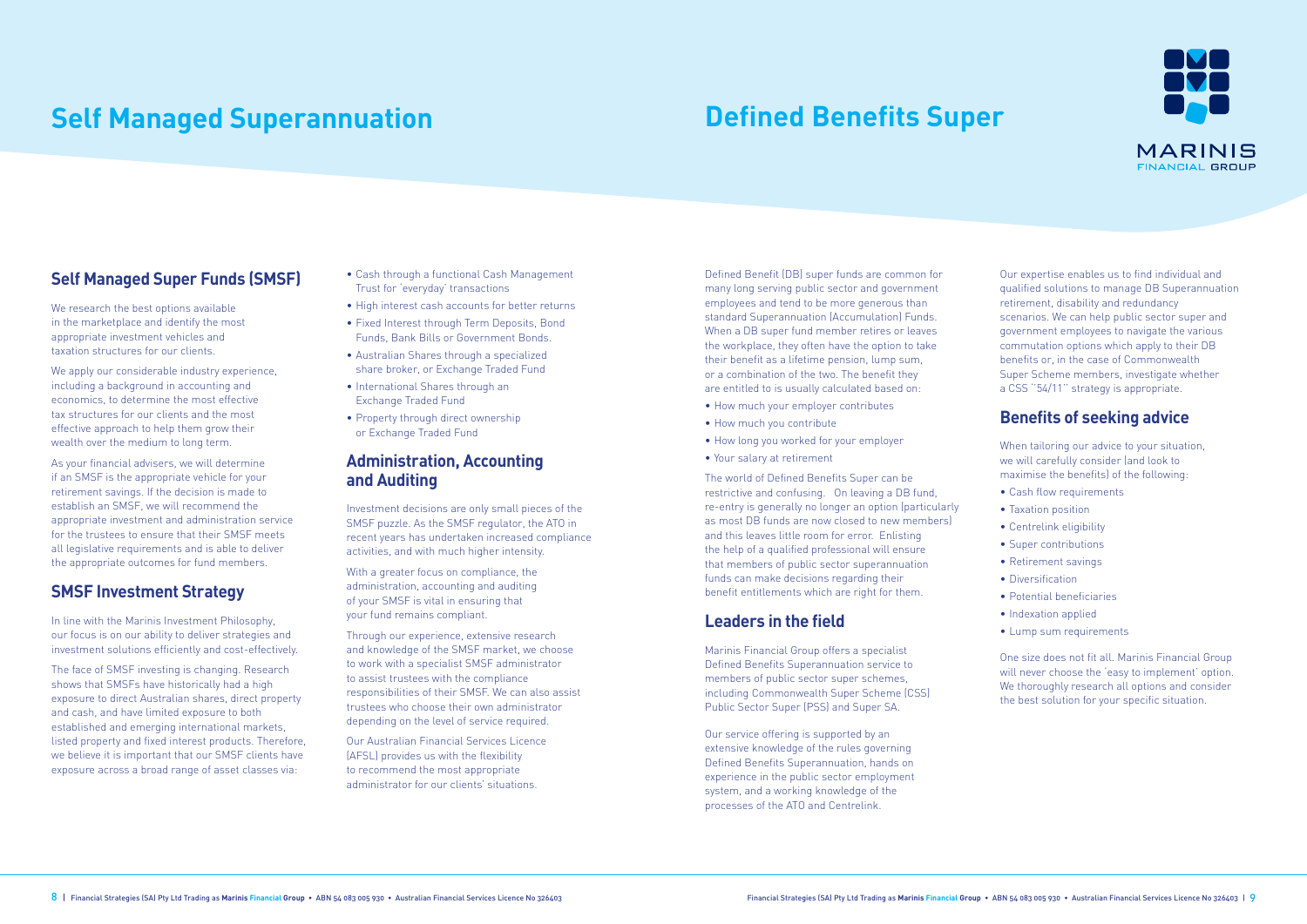**JASON ZANINI** B.Ec., CFP® Financial Adviser Authorised Representative

Jason is an Authorised Representative of Financial Strategies (SA) Pty Ltd trading as Marinis Financial Group, Australian Financial Services Licence No. 326403.

Jason specialises in providing advice to a broad range of clients in the areas of Superannuation, Taxation, Investment Strategy, Retirement and Lifestyle Planning.

With employment in the Financial Planning industry since 2005, Jason has worked with some of the profession's leading practitioners and consultants.

During this time Jason has developed extensive technical knowledge in superannuation, investment, Centrelink and retirement planning.

Prior to joining Marinis in June 2013, Jason worked with a large Adelaide accounting & financial planning firm for over 6 years as Paraplanner and Associate Adviser. His experience within the financial planning industry also includes Sydney and Melbourne based employment positions.

Jason holds a Bachelor of Economics degree with a major in Economic History from the University of Adelaide, and an Advanced Diploma of Financial Services (Financial Planning). He is a CERTIFIED FINANCIAL PLANNER<sup>™</sup> (CFP®) and a member of the Financial Planning Association of Australia (FPA).

Jason believes in presenting financial strategies in a way that clients can clearly understand. He takes pride in his ability to help clients through complex financial matters, to help them to achieve their lifestyle goals and retirement needs.



#### **THEO MARINIS** B.A., B.Ec., CPA., CFP®

Theo is a Responsible Manager and Authorised Representative of Financial Strategies (SA) Pty Ltd, trading as Marinis Financial Group, Australian Financial Services Licence No. 326403.

Theo's introduction to the financial services industry began in 1987 with employment positions within the Australian Taxation Office as a Superannuation Adviser, the Insurance and Superannuation Commission and Department of Social Security as a Financial Information Service Officer.

Subsequent appointments included Financial Adviser and Technical Service Manager with the State Government Insurance Commission (SGIC) Financial Services Division, and Retirement and Technical Services Consultant for South Australia with Zurich Australia Limited.

Theo's experience has enabled him to develop the extensive technical knowledge which drives his expertise in strategic superannuation and retirement planning.

Theo holds both a Bachelor of Arts and a Bachelor of Economics degree, with majors in Accounting and Economics. He is a CERTIFIED FINANCIAL PLANNER TM (CFP®), a Certified Practising Accountant (CPA) and a member of the Financial Planning Association of Australia (FPA).

Theo is known for his ability to demystify complex financial matters. He is a renowned presenter on innovative retirement income and lifestyle financial strategies to assist clients to achieve their lifestyle goals and meet their retirement needs. He has published a book on Superannuation, aptly titled "Sexy Super?"

Financial Strategist Authorised Representative Responsible Manager

## **Adviser Profile Adviser Profile**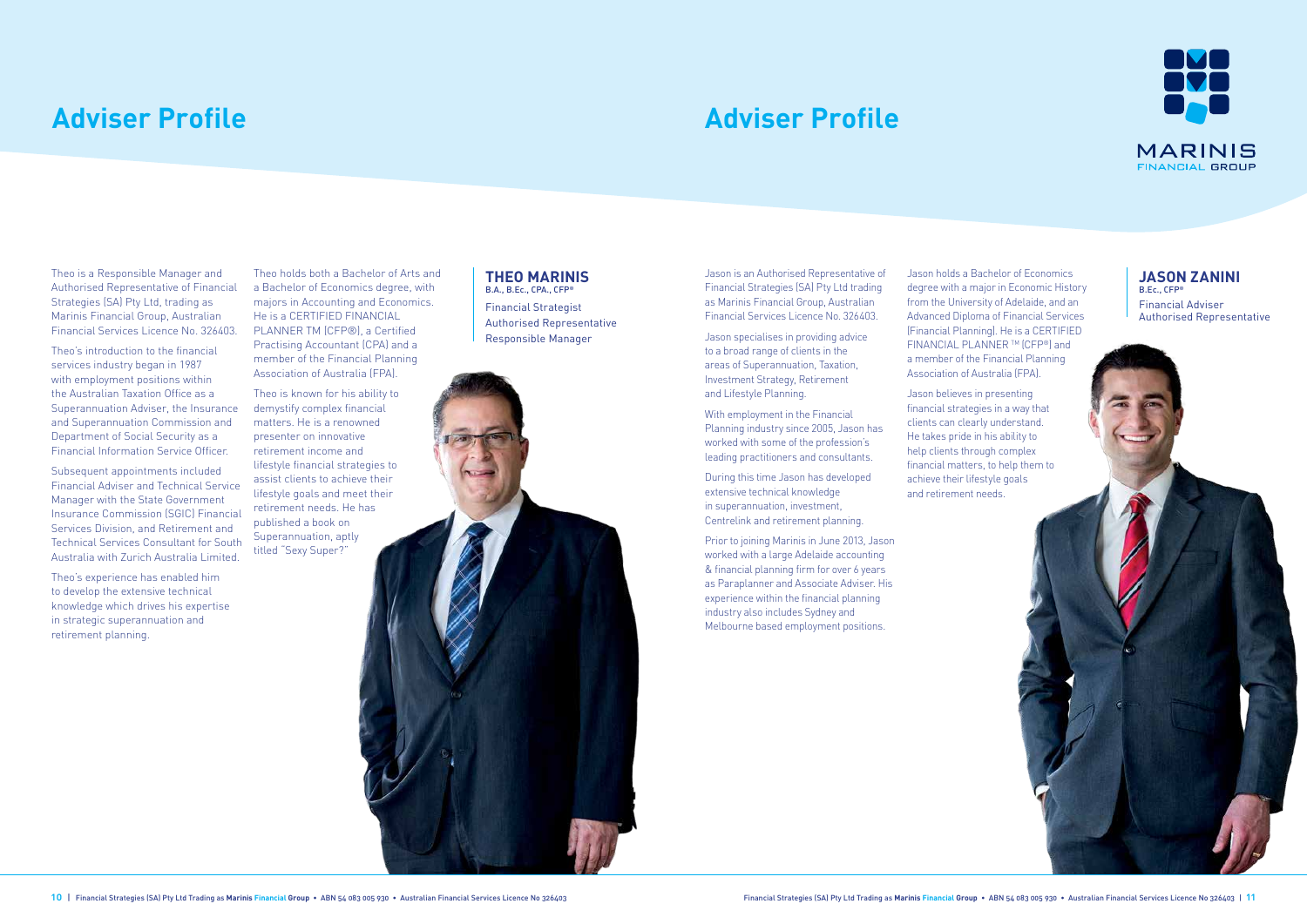## **Adviser Profile**

Stacey is a Senior Paraplanner and an Authorised Representative of Financial Strategies (SA) Pty Ltd trading as Marinis Financial Group, Australian Financial Services Licence No. 326403.

Stacey holds a Bachelor of Applied Finance, a Bachelor of Business (Honours) and a Diploma in Financial Planning. Prior to entering the financial planning industry in 2012, and after receiving her First Class Honours, she worked as a researcher at the University of South Australia.

Since joining Marinis Financial Group in 2014, Stacey has developed a strong interest in insurance and estate planning, as well as extensive technical, product and administrative knowledge – capabilities which are highly valued in her current role.

As Senior Paraplanner, Stacey is responsible for the production of accurate and compliant advice documents, and the efficient implementation of our financial planning strategies. She has a sound understanding of complex taxation, superannuation and Centrelink strategies, and is recognised for her commitment to thorough research within the financial planning process.

Stacey is passionate about the delivery of high service and advice standards and takes pride in ensuring that the best interests of our clients are met; she plays a key role in the advice process at Marinis Financial Group.

**STACEY VYDEN** B.AppFin, B.Bus (Hons), DipFP Senior Paraplanner

Authorised Representative

## **Practice Manager Profile**

Kristina is a Responsible Manager of Financial Strategies (SA) Pty Ltd trading as Marinis Financial Group, Australian Financial Services License No 326403.

She holds a Bachelor of Arts (Communications) awarded with the Dean's Merit Award for outstanding academic performance, as well as a Diploma in Financial Planning. She is a member of the Financial Planning Association of Australia (FPA).

As Marinis Financial Group's Practice Manager, Kristina is responsible for the efficient and effective operation of all management processes involved in the provision of financial planning services to our clients.

Having worked with large accounting and financial planning firms within the financial planning industry since 2002 (with prior management roles in the health insurance sector) Kristina has developed extensive knowledge in the areas of Retirement, Superannuation, Investments and Social Security. She has gained valuable experience at both a technical and a process administration level.

A key focus of Kristina's role involves overseeing the client advice process, systems development, workflow, staff management and financial services industry regulatory compliance. She has a passion for driving efficiencies in the practice through improving processes, and guidance in the continual development of client related software systems.

Kristina is committed to the delivery of services to our clients in a timely, accurate and professional manner, and to upholding the ethical standards of Marinis Financial Group.





#### **KRISTINA MATTHEWS** B.A., DipFP

Practice Manager Responsible Manager